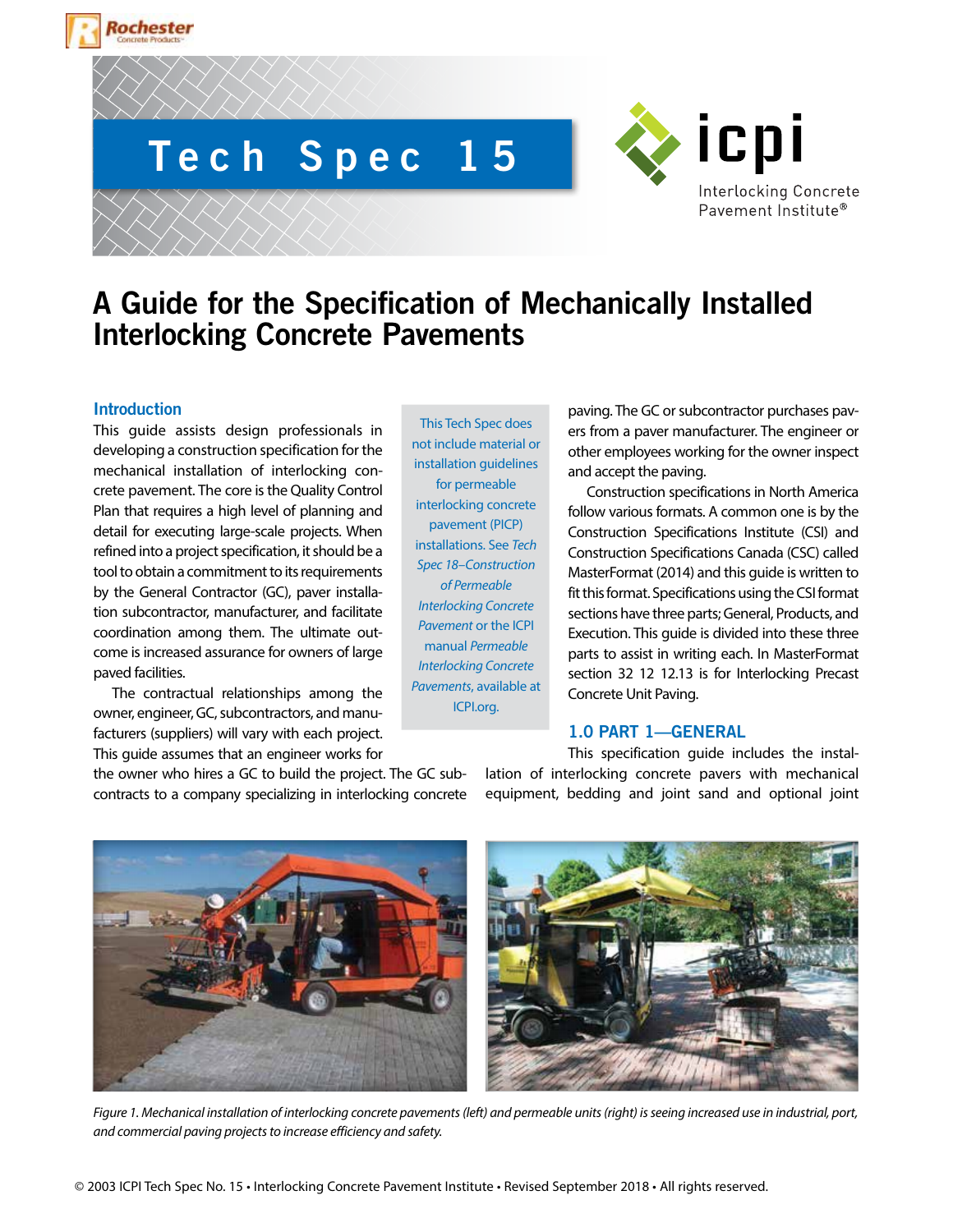

*Figure 2. Bundles of ready-to-install pavers for setting by mechanical equipment. Bundles are often called cubes of pavers.*

sand stabilization materials. *ICPI Tech Spec 11– Mechanical Installation of Interlocking Concrete Pavements* (ICPI 2015) should be consulted for additional information on design and construction with this paving method. Other references include American Society for Testing and Materials or the Canadian Standards Association for the concrete pavers, sands, and joint stabilization materials, if specified. Placement of the base, drainage and related

earthwork should be detailed in another specification section and may be performed by another subcontractor or the GC.

#### **1.1 Definitions**

This guide sets forth definitions so all project participants use the same terms within the specification:

**Base:** Layer(s) of material under the wearing course and bedding course.

**Bedding course:** A screeded sand layer on which the pavers are bedded.

**Bundle:** Paver clusters stacked vertically, bound with plastic wrap and/or strapping, and tagged for shipment to and installation at the site. Bundles of pavers are also called cubes of pavers. Concrete paver bundles supplied without pallets are strapped together for shipment then delivered and transported around the site with clamps attached to various wheeled equipment. The subcontractor may provide some wooden pallets at the site to facilitate movement of bundles. See Figure 2.

**Chamfer:** A 45° beveled edge around the top of a paver unit nominally 2 to 6 mm wide.

**Cluster:** A group of pavers forming a single layer that is grabbed, held and placed by a paver-laying machine on a screeded sand bedding course.

**Interlock:** Frictional forces between pavers which prevent them from rotating, or moving horizontally or vertically in relation to each other.

**Joint:** The space between concrete pavers typically filled with sand.

**Joint sand:** Sand used to fill spaces between concrete pavers.

**Joint sand stabilizer:** Liquid applied materials penetrate the in-place joint sand or an additive is mixed dry with sand prior to filling the joints. Joint sand stabilization materials

are optional and may be of value in certain applications. **Laying face:** Working edge of the pavement where the laying of pavers occurs.

**Wearing course:** Surfacing consisting of interlocking concrete pavers and joint sand on a sand bedding layer.

**Wearing surface:** The top paver surface that contacts traffic whose edges are typically chamfered.

#### **1.2 Submittals**

The following is submitted by the GC to the engineer for review and approval:

- 1. 14 pavers with the date of manufacture marked on each. These can be made available for testing.
- 2. Manufacturer's catalog cut sheets and production mold drawings.
- 3. The pattern for joining clusters when the pavers are placed on the bedding sand.
- 4. 6 lbs. (3 kg) bedding sand.
- 5. 6 lbs. (3 kg) joint filling sand.
- 6. Manufacturer's catalog cut sheets of joint stabilization material (if specified).
- 7. 1 quart (liter) joint sand stabilizer or joint sand additive (if specified), or 2 lbs. (1 kg) joint sand stabilizer additive.
- 8. Quality Control Plan.

## **1.3 Quality Control Plan**

The GC provides the engineer, paver installation subcontractor, and manufacturer with a Quality Control Plan describing methods and procedures that assure all materials and completed construction submitted for acceptance conform to contract requirements. The Plan applies to specified materials procured by the GC, or procured from subcontractors or manufacturers. The GC meets the requirements in the Plan with personnel, equipment, supplies and facilities necessary to obtain samples, perform and document tests, and to construct the pavement.

The GC performs quality control sampling, testing, and inspection during all phases of the work, or delegates same, at a rate sufficient to ensure that the work conforms to the GC requirements. The Plan is implemented wholly or in part by the GC, a subcontractor, manufacturer, or by an independent organization approved by the engineer. Regardless of implementation of parts of Plan by others, its administration, including compliance and modification, remains the responsibility of the GC.

The Plan should be submitted to the engineer at least 30 days prior to the start of paving. The GC, paving subcontractor, and manufacturer then meet with the engineer prior to start of paving to decide quality control responsibilities for items in the Plan. The Plan includes:

- 1. Quality Control organization chart with the names, qualifications, and contact information of responsible personnel, and each individual's area of responsibility and authority.
- 2. A listing of outside testing laboratories employed by the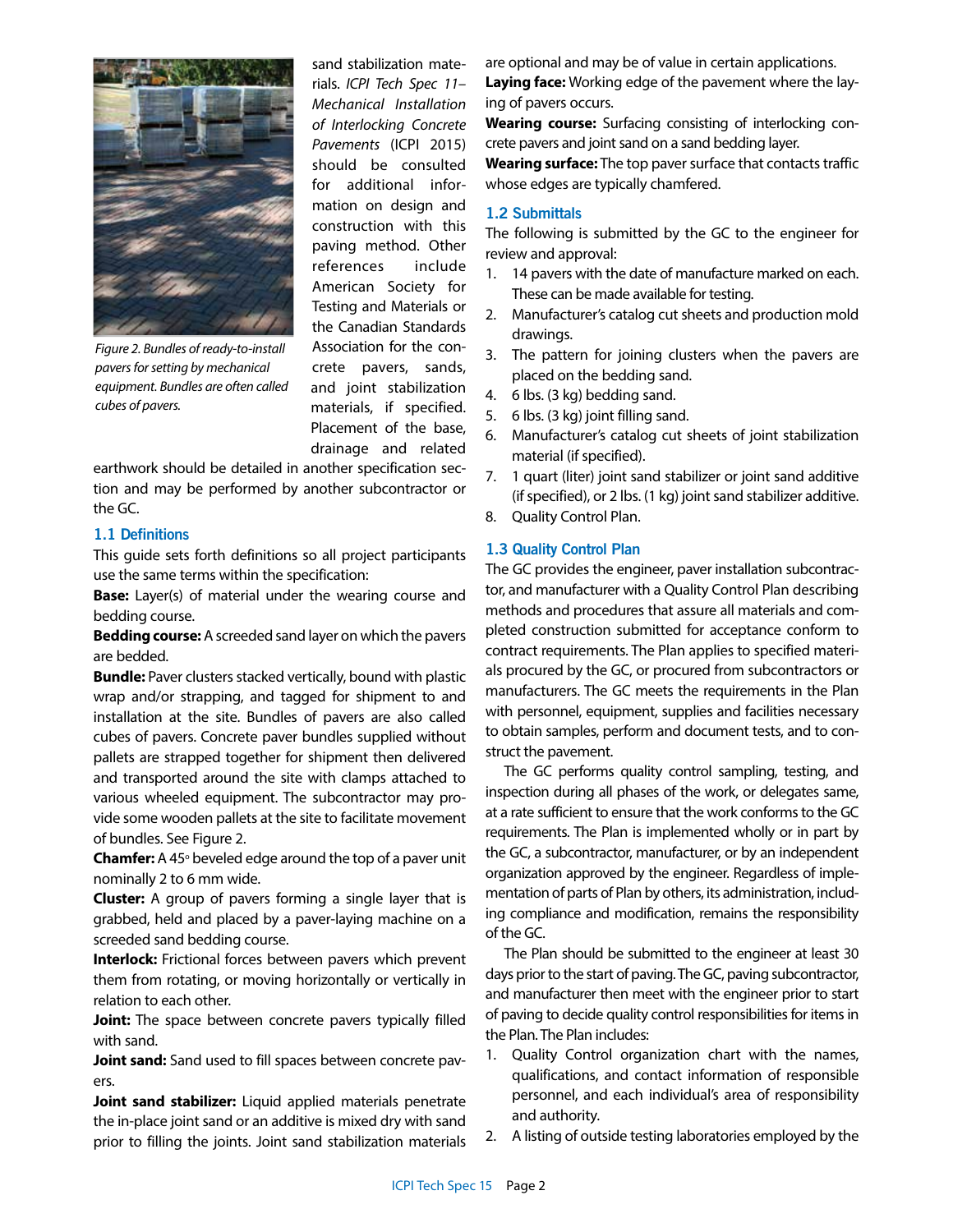GC and a description of the services provided.

- 3. Preparation and maintenance of a testing schedule containing a listing of all tests to be performed, who will do them and the frequency of testing.
- 4. Procedures for ensuring that tests are conducted according with the Quality Control Plan including documentation and steps for taking corrective actions if materials do not meet criteria for meeting the standards.
- 5. The paver installation subcontractor's method statement.

## **1.3.1 Quality Control Plan Elements**

Testing—Independent testing laboratories typically are involved in testing sand and concrete pavers. They should have in-house facilities for testing bedding and joint sands. The laboratory should provide a letter certifying calibration of the testing equipment to be used for the specified tests. Upon approval of the engineer, the laboratory performs testing of sand and paver samples prior to commencement of paving to demonstrate their ability to meet the specified requirements.

Paver Manufacturer—The paver manufacturer provides evidence of capability to manufacture interlocking concrete pavers. Information may include a history of supplying projects of similar application and size with written project references and contact information for verification. Personnel and qualifications may be part of the submission. The project history and references should demonstrate ability to manufacture interlocking concrete pavers and related work indicated in the plans and specifications to the satisfaction of the engineer.

The submission should include a description of the manufacturer's ability to make, cure, package, store and deliver the concrete pavers in sufficient quantities and rates without delay to the project. Evidence can include diagrams and photos showing the number and stacked height of pavers on pallets, or in bundles without pallets, banding of the pavers, use and placement of plastic wrap, pallet dimensions and construction, and overall loaded pallet or bundle dimensions.

Transportation planning for timely delivery of materials is a key element of large interlocking concrete pavement projects. Therefore, the manufacturer should include a storage and retrieval plan at the factory and designate transportation routes to the site. In addition, there is a description of the transportation method(s) of pavers to the site that incurs no shifting or damage in transit that may result in interference with and delay of their installation. The manufacturer's portion of the quality control plan includes typical daily production and delivery rates to the site for determining on-site testing frequencies.

A key component in the plan is a method statement by the manufacturer that demonstrates control of paver dimensional tolerances. This includes a plan for managing dimensional tolerances of the pavers and clusters so as to not interfere with their placement by paving machine(s)



*Figure 3. A cluster of pavers (or layer) is grabbed for placement by mechanical installation equipment. The pavers within the cluster are arranged in the final laying pattern as shown under the equipment.*

during mechanical installation. The contents of this plan include, but are not limited to the following:

- 1. Drawings of the manufacturer's mold assembly including overall dimensions, pattern, dimensions of all cavities including radii, spacer bars, and the top portion of the mold known as a head or shoe.
- 2. If a job is large enough to require more than one mold, the actual, measured dimensions of all mold cavities need to be recorded prior to manufacture of concrete pavers for this project. This is needed because the new or used production molds may vary in overall cluster size. Mixing pavers from a larger mold with a smaller mold may cause installation problems.
- 3. Molds wear during manufacture of pavers. Production mold wear is a function of the concrete mix, mold steel, and production machine settings. A manufacturer can control wear by rotating the molds through the production machine(s) on an appropriate schedule so that all molds experience approximately the same amount of wear on the inside of the mold cavities. The manufacturer can also hold a larger mold out of the rotation until the smaller (newer) molds wear sufficiently to match its size. An initial, baseline measurement of all mold cavities provides starting point for documenting and planning for mold cavity growth.
- 4. The manufacturer should state the number of molds and a mold rotation plan with a statement of how often mold cavities will be measured during production, as well as the method of recording and reporting, and the criteria for mold rotation. While mold cavity wear will vary depending on a number of factors, approximately 0.1 mm wear of the mold cavities can typically be expected for every 10,000 production machine cycles. Production records for each bundle should show the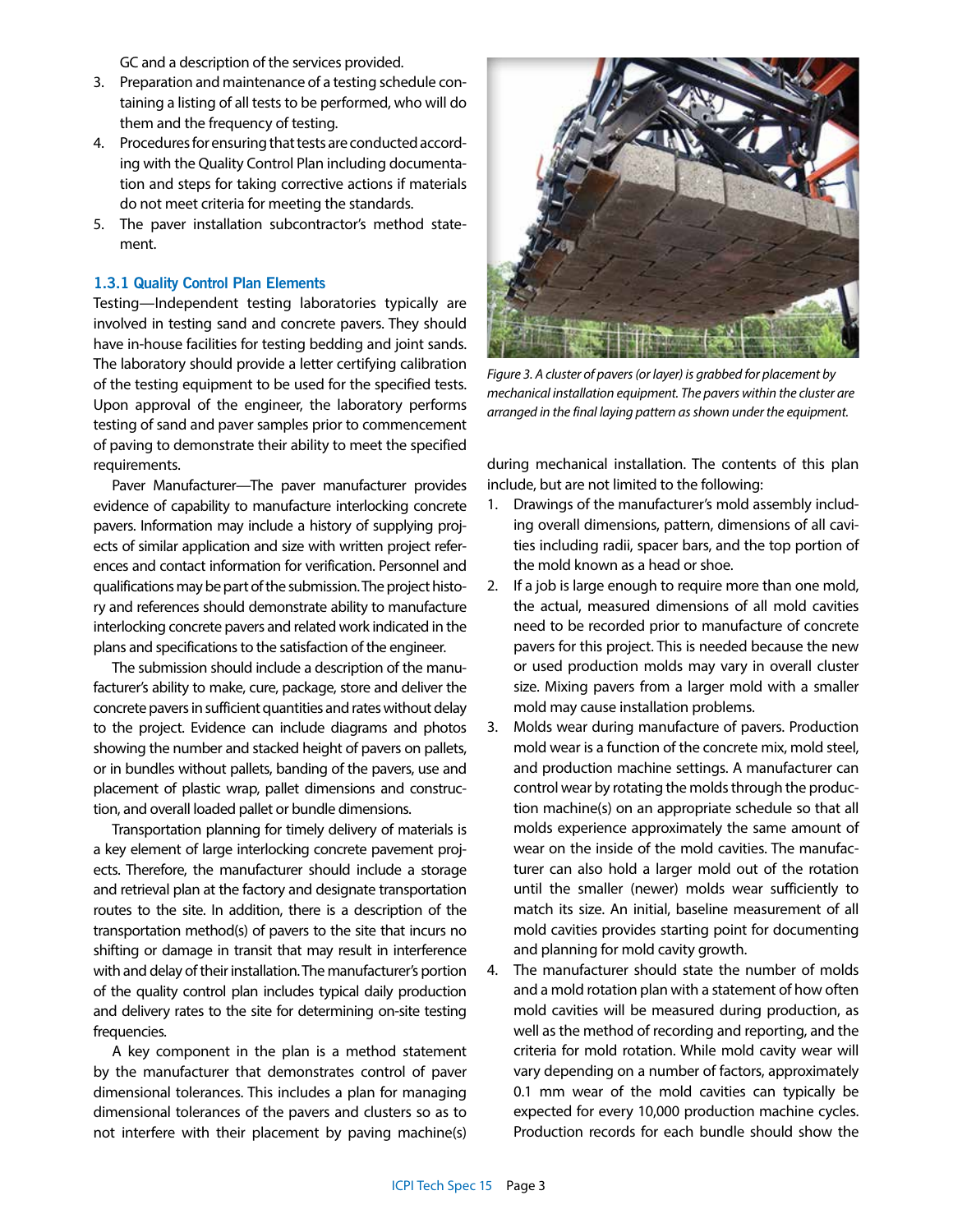date of manufacture, a mix design designation, mold number, mold cycles and sequential bundle numbers.

A large variation in cluster size can reduce mechanized paving productivity, thereby increasing costs and lengthening production schedules. Extreme variations in cluster size can make mechanical installation impossible. Following certain procedures during manufacture reduces the risk of clusters that will not fit easily against placed clusters. Such procedures include (1) consistent monitoring of mold cavity dimensions and mold rotation during manufacture, (2) consistent filling of the mold cavities, (3) using a water/cement ratio that does not cause the units to slump or produce "bellies" on their sides after the pavers are released from the mold, and (4) moderating the speed of production equipment such that pavers are not contorted or damaged. All of these factors are monitored by regular measurement of the cluster sizes by the manufacturer and the subcontractor.

It is essential that at least two identical jigs be used to check cluster dimensions, one in the paver production plant and the second on the job site. The manufacturer should provide these two jigs. The jigs should check the overall length and width of assembled, ready-to-place clusters. The sampling frequency should provide at least a 95% confidence level and the frequency should be agreed upon in writing by the owner, GC, subcontractor and manufacturer.

In no case should the "stack test" be used as a means for determining dimensional consistency. This test consists of stacking 8 to 10 pavers on their sides to indicate square sides from a stable column of pavers, or leaning and instability due to bulging sides or "bellies." It is a test for checking for bellied pavers, thereby providing a quick field determination of the possibility of pavers that may not be capable of being installed with mechanical equipment. It is an early warning test to indicate the possibility of installation problems from bellied pavers (Probst 1998). The stack test is not reliable and should not be substituted for actually measuring the pavers to see if they meet specified tolerances.

The mold pattern, the mold rotation plan and the anticipated mold wear information should be reviewed and submitted by both the manufacturer and the paver installation subcontractor. This is necessary to insure that they have a common understanding and expectations.

The subcontractor's quality control procedures include, but are not limited to the following:

- 1. Demonstrate past use of mechanical installation by key staff on single projects having a similar application and loads.
- 2. Provide mechanical installation project history including references in writing with contact information for verification. The history and references should demonstrate ability to perform the paver installation and related work indicated in the plans and specifications to the satisfaction of the engineer.
- 3. List the experience and certification of field personnel

and management who will execute the work. Using ICPI Certified Paver Installers is recommended.

- 4. Provide personnel operating mechanical installation and screeding equipment on job site with prior experience on a job of similar size.
- 5. Report methods for checking slope and surface tolerances for smoothness and elevations.
- 6. Show a means for recording actual daily paving production, including identifying the site location and recording the number of bundles installed each day.
- 7. Show diagrams of proposed areas for storing bundles on the site, on-site staging of storage and use, and the starting point(s) of paving the proposed direction of installation progress for each week of paving. These should be made in consultation with the GC as site conditions that effect the flow of materials can change throughout the project.
- 8. Provide the number of paver installation machines present on the site, and anticipated average daily installation rate in square feet  $(m<sup>2</sup>)$ .
- 9. Submit the paver manufacturer's pallet configuration diagram, including dimensions, of the typical cluster or layer to be used.
- 10. Provide a diagram of the laying pattern used to join clusters including a statement about or illustration of the disposition of half-pavers, if any.
- 12. The subcontractor and manufacturer are encouraged to hold memberships in the Interlocking Concrete Pavement Institute.

## **1.4 Mock-Up**

A requirement for a test area or mock-up may or may not be included in the project specification documents. If required in the specifications, the mock-up shall serve as an example of compliance with the construction documents. The mockup may be constructed prior to the start of construction or may be part of the first work day.

#### The mock-up:

- 1. Install a minimum paver area of 600 sq. ft.  $[56 \, \text{m}^2]$  or 6 cubes.
- 2. Use this area to determine the surcharge of the bedding sand layer, joint sizes, lines, laying pattern(s), color(s) and texture of the job.
- 3. Evaluate the need for protective pads when compacting paving units with architectural finishes.
- 4. This area will be used as the standard by which the work will be judged.
- 5. Subject to acceptance by owner, mock-up may be retained as part of finished work.
- 6. If mock-up is not retained, remove and properly dispose of mock-up.

A mock-up can be a valuable tool, because it will set the standard for workmanship and quality for the rest of the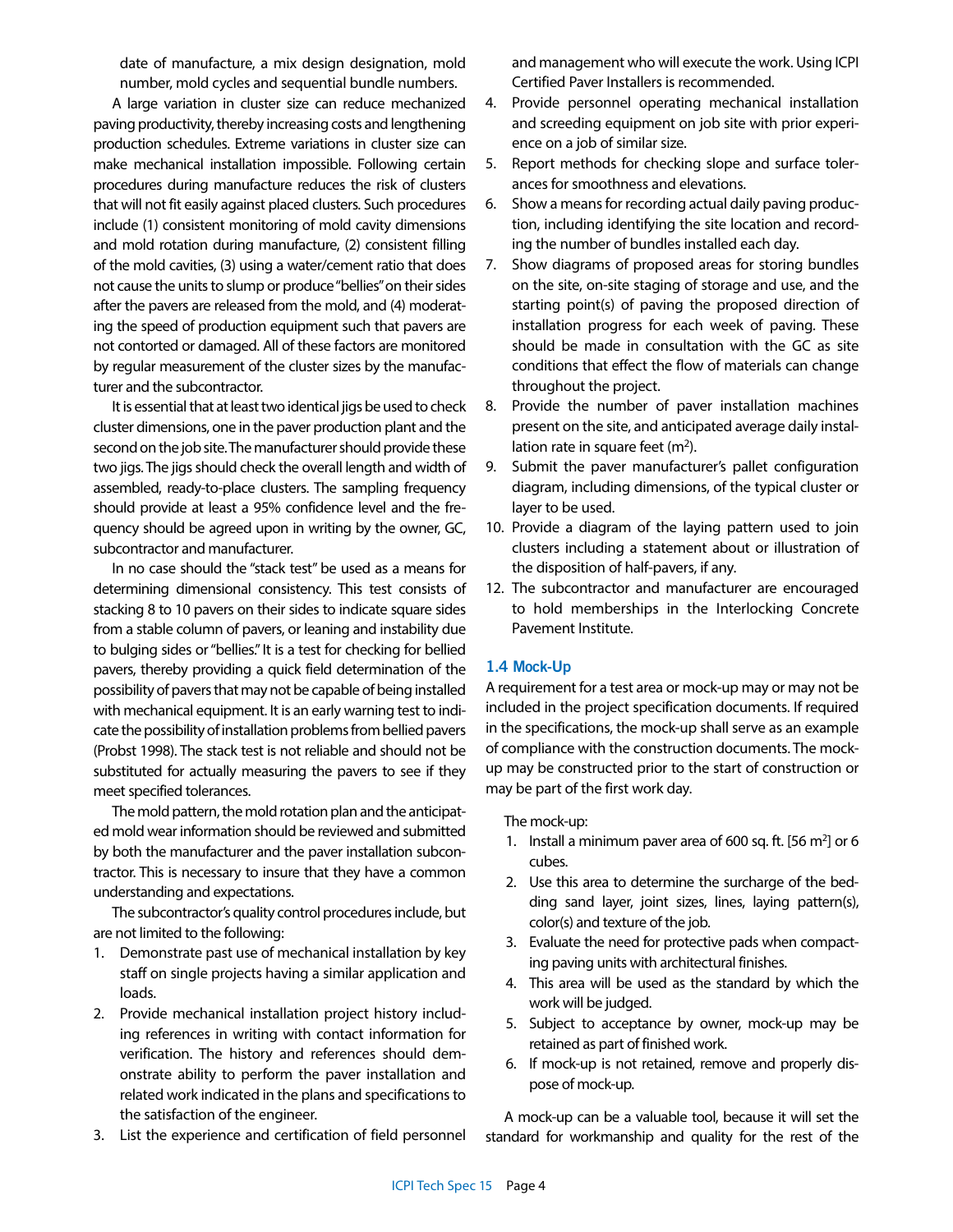project. A collaborative effort between the contractor, specifier and owner is the best way to assure a successful project. A site visit and inspection of the installation during the first day of paving is often a much better solution to a mock-up from financial and expediency perspectives. In either case, the owner's representative shall provide the contractor with a written statement of approval.

#### **1.5 Delivery, Storage And Handling**

All required testing for products or materials should be completed and the results submitted in writing for approval by the engineer prior to delivery of paving products or materials to the site. Materials should arrive at the site with no damage from hauling or unloading, and be placed on the site according the Quality Control Plan. Each bundle of pavers should be marked with a weatherproof tag that includes the manufacturer, the date of manufacture, the mold number, the project (or project phase), for which the pavers were manufactured, and the sequential bundle number. The sequential number should be applied to the bundle based on the manufacturing run for the job, not on the order of delivery. Any breaks in numbering should be reported immediately by the manufacturer to the subcontractor, GC and engineer in writing. During production, mold wear can cause the paver produced last to be slightly larger than the paver produced at the beginning. If possible have the larger pavers delivered to site first so the will be installed at the start of the project.

Bedding and joint sand delivered to the site should be covered and protected from wind and rain. Saturated bedding cannot be installed because it will not compact. Environmental conditions precluding installation are heavy rain or snowfall, frozen granular base, frozen sand, installation of pavers on frozen sand, and conditions where joint sand may become damp so as to not readily flow into the joints.

# **2.0 PART 2—PRODUCTS**

#### **2.1 Concrete Pavers**

In North America, concrete pavers should meet ASTM C936 (ASTM 2016) in the United States or CSA A231.2 (CSA 2014) in Canada. Besides supplier information, the color(s), plus the exact length, width, and height dimensions of the units should be stated. Spacer bars are required for mechanical installation and are not included in the overall dimensions. Spacer bars should protrude from the side of the paver a distance equal to the minimum allowable joint width. See Figure 4.

ASTM C936 includes the following requirements:

- 1. Absorption: 5% average with no individual unit greater than 7% per ASTM C140 (ASTM 2012).
- 2. Abrasion resistance: No greater volume loss than 0.92 in.<sup>3</sup> (15 cm<sup>3</sup>) per 7.75 in.<sup>2</sup> (50 cm<sup>2</sup>) and average thickness loss shall not exceed 0.118 in. (3 mm) when tested in accordance with Test Method ASTM C418 (ASTM 2012).
- 3. Compressive strength: Average 8,000 psi (55 MPa), with no individual unit below 7,200 psi (50MPa) when tested according to ASTM C140.
- 4. Freeze-thaw deicing salt durability: average weight loss not exceeding 225  $q/m^2$  of surface area after 28 cycles or 500 g/m2 after 49 cycles per ASTM C1645 (2009). Freeze-thaw testing can be conducted in tap water for projects not subject to deicing salts. Furthermore, freeze-thaw testing can be omitted altogether for pavers in projects not subject to freezing.

If cut, cube-shaped coupons are tested, use the 55 MPa and 50 MPa values regardless of the initial dimensions of the paver from which the coupon was cut.

CSA A231.2 includes the following requirements:

- 1. Compressive strength: Average 7,200 psi (50 MPa) at 28 days with no individual unit less than 6,500 psi (45 MPa). The CSA test method for compressive strength tests a cube-shaped specimen.
- 2. Freeze-thaw deicing salt durability: average weight loss not exceeding 225  $g/m^2$  of surface area after 28 cycles or 500  $g/m^2$  after 49 cycles. Testing in a saline solution can be omitted for projects not subject to deicing salts. The CSA test uses a lower freezing temperature than the ASTM C1645 test method.

The ASTM and CSA freeze-thaw deicing salt tests for freezethaw durability requires several months to conduct. Often the time between manufacture and time of delivery to the site is a matter of weeks or even days. In such cases, the engineer may consider reviewing freeze-thaw deicing salt test results from pavers made for other projects with the same mix design. These test results can be used to demonstrate that the manufacturer can meet the freeze-thaw durability requirements in ASTM C936 and CSA A231.2. Once this requirement is met, the engineer should consider obtaining freeze-thaw deicing salt durability test results on a less frequent basis than stated here.

Concrete pavers should not be installed if they do not meet the requirements of ASTM C936 or CSA A231.2.

A key aspect of this

guide specification is dimensional tolerances of concrete pavers. For length and width tolerances, ASTM C936 allows  $\pm$ <sup>1</sup>/16 in. ( $\pm$ 1.6 mm) and CSA A231.2 allows ±2 mm. These are intended for manual installation and should be reduced to  $\pm 1.0$  mm (i.e.,  $\pm 0.5$ mm for each side of the paver) for mechanically installed projects,



*Figure 4. Spacer bars are small nibs on the sides of the pavers that provide a minimum joint spacing into which joint sand can enter.*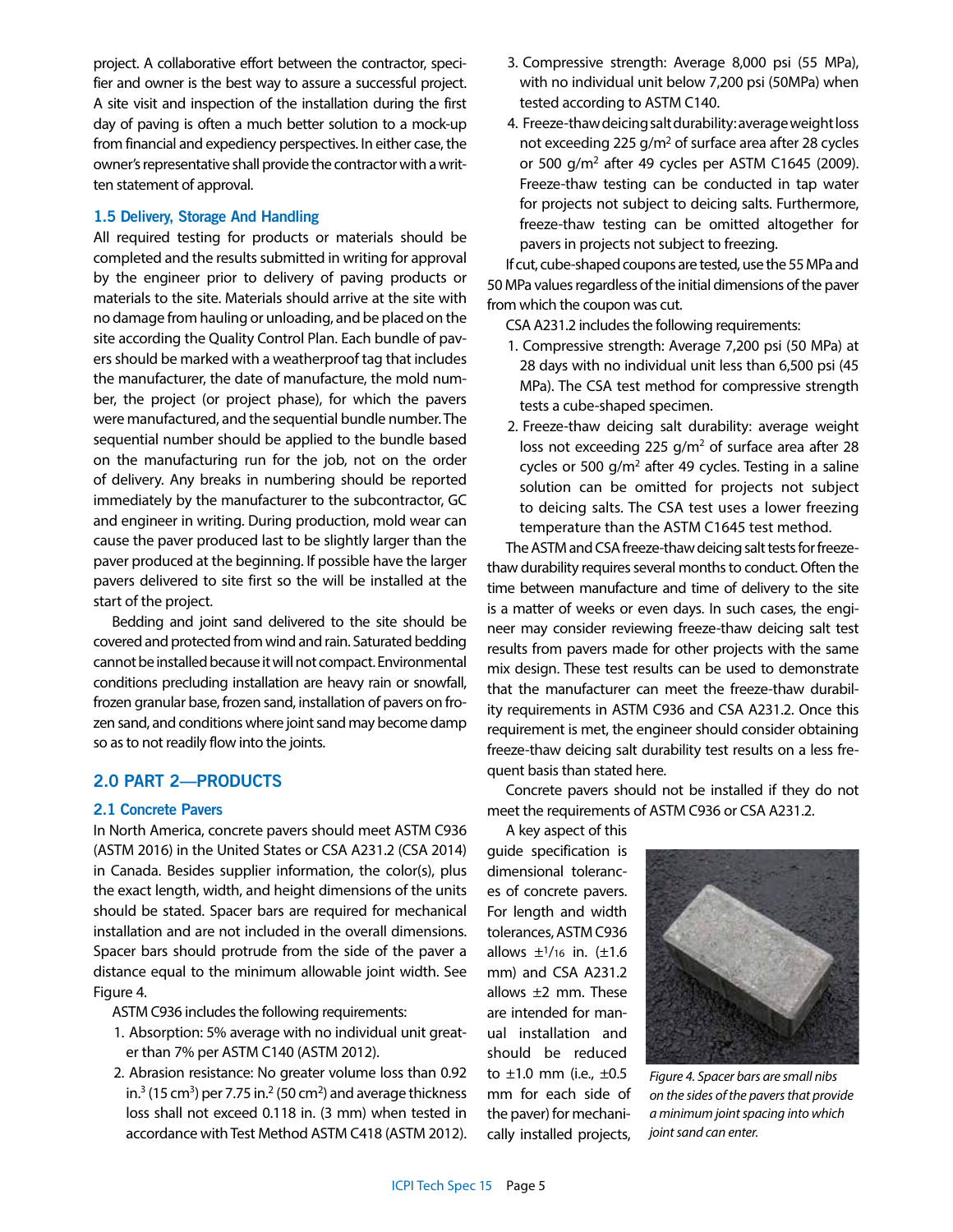excluding spacer bars. Height should not exceed  $\pm 1/s$  in. (±3 mm) from specified dimensions. Dimensions should be checked with calipers.

#### **2.1.1 Quality Assurance Testing**

An independent testing laboratory typically conducts tests on the pavers and sands. The General Conditions of the Contract (typically found in Division 01 of the project manual) may specify who pays for testing. It is recommended that the GC be responsible for all testing. All test results should be provided to the engineer, GC, subcontractor, and manufacturer, and within one working day of completion of the tests. All should be notified immediately if any test results do not meet those specified. Independent laboratory testing is intended for project quality assurance. It does not replace any testing required for quality control during production.

For the initial testing frequency, randomly select 14 fullsize pavers from initial lots of 25,000 sf (2,500 m<sup>2</sup>) manufactured for the project, or when any change occurs in the manufacturing process, mix design, cement, aggregate or other materials. 25,000 sf (2,500 m<sup>2</sup>) approximates an 8-hour day's production by one paver manufacturing machine. This can vary with the machine and production facilities. This quantity and the sample size should be adjusted according to the daily production or delivery from the paver supplier. Consult the paver supplier for a more precise estimate of daily production output. Initial sampling and testing of pavers should be from

each day's production at the outset of the project to demonstrate consistency among aggregates and concrete mixes.

Testing includes five pavers for dimensional variations, three pavers for density and absorption and three pavers for compressive strength (and three pavers for freeze-thaw durability if required). If all tested pavers pass all requirements for a sequence of 125,000 sf  $(12,500 \text{ m}^2)$  of pavers, then reduce the testing frequency for each test to three full-sized pavers from each 25,000 sf (2,500 m<sup>2</sup>) manufactured. If any pavers fail any of these tests, then revert to the initial testing frequency.

One paver manufacturing machine can produce approximately 125,000 sf (12,500  $m<sup>2</sup>$ ) in five days. This can vary with the machine and production facilities. This quantity and the sample size should be adjusted according to the daily production or delivery from the paver supplier. Consult the manufacturer for a more accurate estimate of the five-day production output.

The entire bundle of pavers from which the tested paver(s) were sampled should be rejected when any of the individual test results fails to meet the specified requirements. Additional testing from bundles manufactured before and after the rejected test sample should be performed to determine, to the satisfaction of the engineer, the sequence of the paver production run that should be rejected. Any additional testing should be performed at no cost to the owner. The extent of nonconforming test results may necessitate

| <b>ASTM C33</b>    |                        | <b>CSA A23.1 FA1</b> |                        |
|--------------------|------------------------|----------------------|------------------------|
| Sieve Size         | <b>Percent Passing</b> | Sieve Size           | <b>Percent Passing</b> |
| $3/8$ in. (9.5 mm) | 100                    | 10.0 mm              | 100                    |
| No. 4 (4.75 mm)    | 95 to 100              | $5.0$ mm             | 95 to 100              |
| No. 8 (2.36 mm)    | 80 to 100              | $2.5 \text{ mm}$     | 80 to 100              |
| No. 16 (1.18 mm)   | 50 to 85               | 1.25 mm              | 50 to 90               |
| No. 30 (0.6 mm)    | 25 to 60               | $630 \mu m$          | 25 to 65               |
| No. 50 (0.3 mm)    | 5 to 30                | $315 \mu m$          | 10 to 35               |
| No. 100 (0.15 mm)  | 0 to 10                | $160 \mu m$          | 2 to 10                |
| No. 200 (0.075 mm) | $0$ to $1$             | $80 \mu m$           | $0$ to $1$             |

Note: Bedding sands should conform to ASTM C33 or CSA A23.1 FA1 gradations for concrete sand. For ASTM C33, ICPI recommends the additional limitations on the No. 200 (0.075 mm) sieve as shown. For CSA A23.1 FA1, ICPI recommends reducing the maximum passing the 80 μm sieve from 3% to 1%.

*Table 1. Gradation for Bedding Sand*

| <b>ASTM C144</b>   |                        | <b>CSA A179</b>  |                        |
|--------------------|------------------------|------------------|------------------------|
| Sieve Size         | <b>Percent Passing</b> | Sieve Size       | <b>Percent Passing</b> |
| No. 4 (4.75 mm)    | 100                    | $5.0$ mm         | 100                    |
| No. 8 (2.36 mm)    | 95 to 100              | $2.5 \text{ mm}$ | 90 to 100              |
| No. 16 (1.18 mm)   | 70 to 100              | 1.25 mm          | 85 to 100              |
| No. 30 (0.6 mm)    | 40 to 75               | $630 \mu m$      | 65 to 95               |
| No. 50 (0.3 mm)    | 10 to 35               | $315 \mu m$      | 15 to 80               |
| No. 100 (0.15 mm)  | 2 to 15                | $160 \mu m$      | 0 to 35                |
| No. 200 (0.075 mm) | $0$ to $5$             | $80 \mu m$       | 0 to 10                |

Note: The allowable maximum percent passing the No. 200 (0.075 mm) sieve may need to be decreased to allow for penetration of surface applied liquid joint sand stabilizer. Test penetration depths on the site mock-up area of paving.

*Table 2. Gradation for Joint Sand*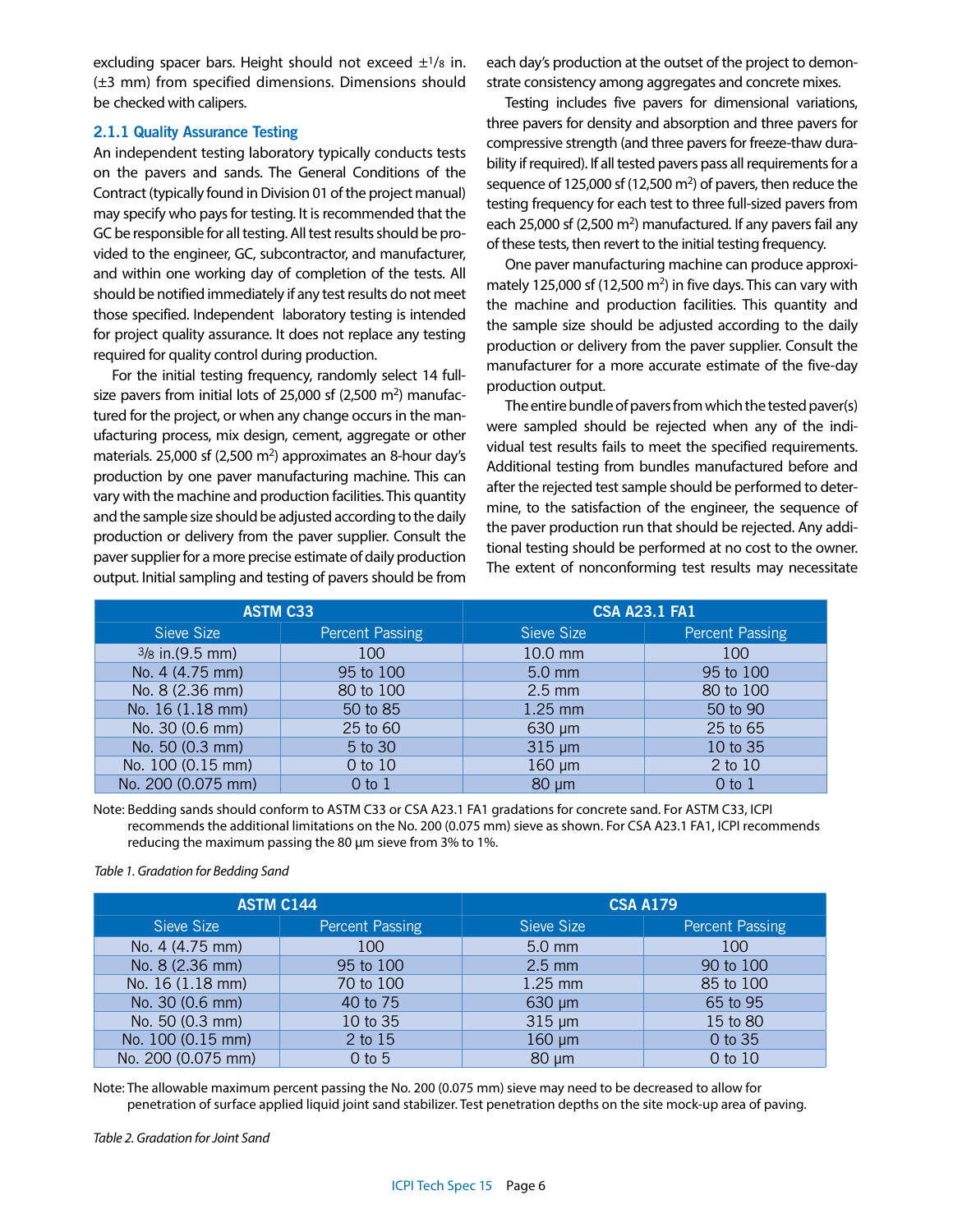rejection of entire bundles of pavers or larger quantities. The engineer may need to exercise additional sampling and testing to determine the extent of non-conforming clusters and/ or bundles of pavers, and base rejection of clusters of entire bundles on those findings.

### **2.2 Bedding Sand**

Bedding sand gradation should conform to ASTM C33 (ASTM 2018) or CSA A23.1 (CSA 2014) as appropriate with modifications as noted in Table 1. Supply washed, natural or manufactured, angular sand.

At the start of the project, conduct gradation tests per ASTM C136 (ASTM 2014) or CSA A23.2A (CSA 2014) for every 25,000 sf (2,500 m2) of wearing course or part thereof. Testing intervals may be increased upon written approval by the engineer when sand supplier demonstrates delivery of consistently graded materials.

The Micro-Deval test is recommended as the test method for evaluating durability of aggregates in North America. Defined by CSA A23.2-23A, *The Resistance of Fine Aggregate to Degradation by Abrasion in the Micro-Deval Apparatus* (CSA

2014), the test method involves subjecting aggregates to abrasive action from steel balls in a laboratory rolling jar mill. In the CSA test method a 1.1 lb (500 g) representative sample is obtained after washing to remove the No. 200 (0.080 mm) material. The sample is saturated for 24 hours and placed in the Micro-Deval stainless steel jar with 2.75 lb (1250 g) of steel balls and 750 mL of tap water (See Figure 1). The jar is rotated at 100 rotations per minute for 15 minutes. The sand is separated from the steel balls over a sieve and the sample of sand is then washed over an 80 micron (No. 200) sieve. The material retained on the 80 micron sieve is oven dried. The Micro-Deval loss is then calculated as the total loss of original sample mass expressed as a percentage. ASTM D7428 (ASTM 2015) is a similar test where the test apparatus uses the same size drum and rotates at the same rpm.

Table 3 lists the primary and secondary material properties that should be considered when selecting bedding sands for vehicular applications. Other material properties listed such as soundness, petrography and angularity testing

are at the discretion of the specifier and may offer additional insight into bedding sand performance.

Repeat the Micro-Deval test for every 250,000 sf (25,000  $m<sup>2</sup>$ ) of bedding sand or when there is a change in sand source. Test intervals for other material properties should be at every 200,000 sf (25,000  $\text{m}^2$ ) of bedding sand or higher as determined by the engineer. *ICPI Tech Spec 17—Bedding Sand Selection for Interlocking Concrete Pavements in Vehicular Applications* provides additional background to these test methods and criteria.

### **2.3 Joint Sand**

Joint sand gradation should conform to ASTM C144 (ASTM 2017) or CSA A179 (CSA 2014) with modifications as noted in Table 2. Supply washed, manufactured, angular sand.

At the start of the project, conduct gradation test for every 25,000 sf (2,500 m2) of concrete paver wearing course. Testing intervals may be increased upon written approval by the engineer when the sand supplier demonstrates delivery of consistently graded materials.

| <b>Material Properties</b>                         | <b>Test Method</b>             | <b>Recommended</b><br><b>Maximum or Minimum</b>                   |  |  |  |
|----------------------------------------------------|--------------------------------|-------------------------------------------------------------------|--|--|--|
| <b>Primary Properties</b>                          |                                |                                                                   |  |  |  |
| Gradation                                          | See Table 1<br>and Table 2     | Maximum<br>1 % passing No. 200 (0.075<br>or 0.080 mm) sieve       |  |  |  |
| Micro-Deval Degradation                            | CSA A23.2-23A<br>ASTM D7428    | Maximum<br>8%                                                     |  |  |  |
| <b>Constant Head Permeability</b>                  | ASTM D2434                     | Minimum<br>$2 \times 10^{-3}$ cm/second<br>$(2.83 \text{ in/hr})$ |  |  |  |
| <b>Secondary Properties</b>                        |                                |                                                                   |  |  |  |
| Soundness – Sodium Sulfate or<br>Magnesium Sulfate | ASTM C88                       | Maximum<br>7%                                                     |  |  |  |
| Silica (Quartz and Quartzite)/<br>Carbonate Ratio  | <b>MTO LS-616</b><br>ASTM C295 | Minimum<br>80/20 ratio                                            |  |  |  |
| <b>Angularity and Particle</b><br><b>Shape</b>     | ASTM D2488                     | Minimum 60% combined<br>sub-angular and<br>sub-rounded            |  |  |  |

Note 1: See "Recommended Material Properties" on page 5 of ICPI Tech Spec 17

Note 2: Bedding sand may also be selected based on field performance. Field performance is selected when the specifier or contractor assumes responsibility for the selection and performance of bedding sand not conforming to the properties in Table 4. Field performance as a selection criteria is suggested when the available local materials do not meet the primary material properties suggested in Table 4, but the specifier or contractor can demonstrate to the satisfaction of the owner (or owner's representative), successful historical field performance. In this case the owner should specify the class of vehicular traffic, and the contractor should verify past field performance of the bedding sand under similar vehicular traffic.

*Table 3. Recommended Laboratory Material Properties for Bedding and Joint Sands in Vehicular Applications*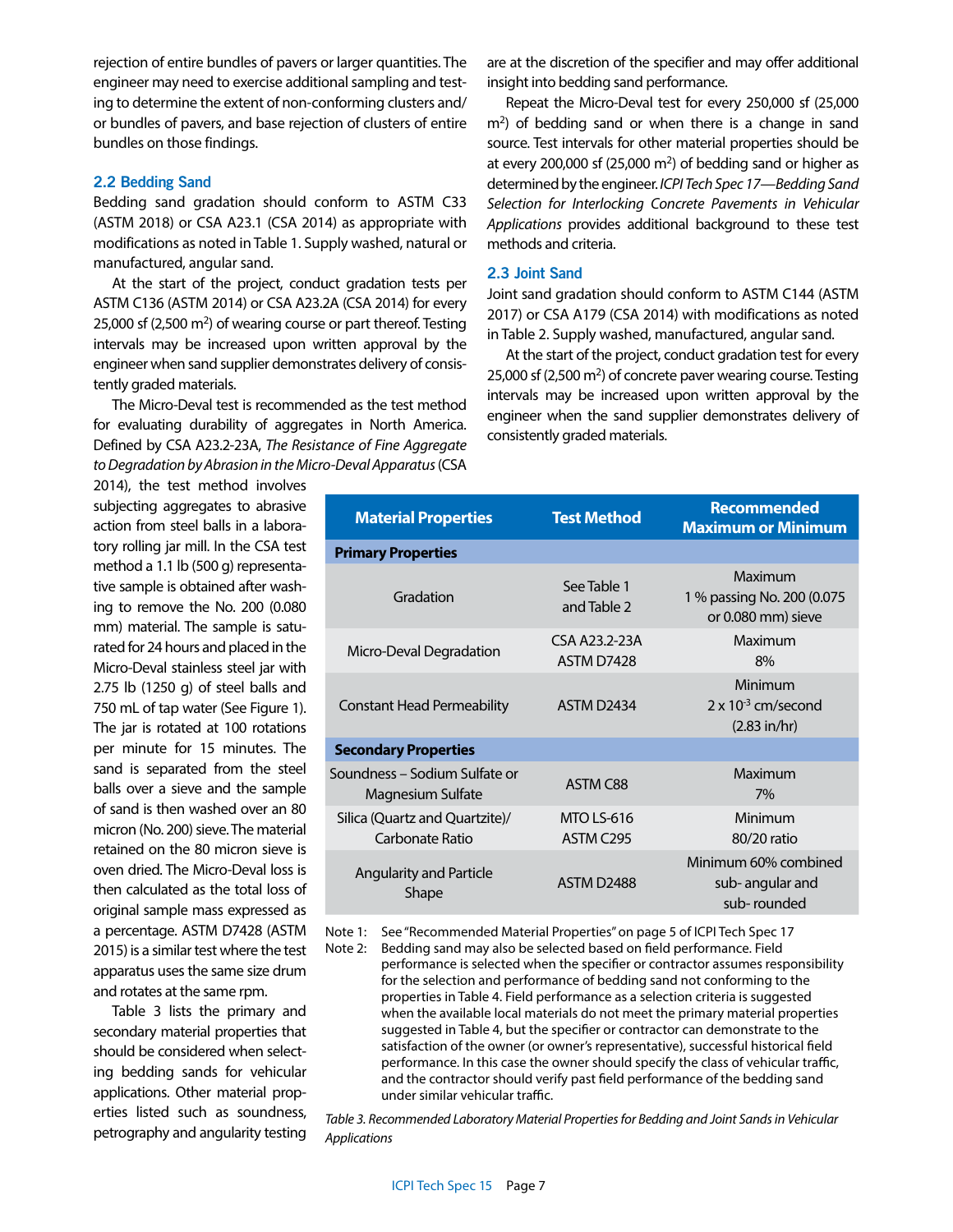#### **2.4 Joint Sand Stabilizer**

Stabilization materials for joint filling sand are optional and there are two categories of materials. These are liquid penetrating and dry mix formulas including materials mixed with joint sand and activated with water. Both categories of materials achieve early stabilization of joint sand. Liquid penetrating materials should have 24-hour cure time and be capable of penetrating the joint sand to a minimum depth of 1 in. (25 mm) prior to curing. Dry mix organic or polymer additives combine with joint sand prior to placing it in the joints. These materials typically cure in a few hours after activation with water. If the need for joint sand stabilization is determined, the application rate and method should be established on the mock-up area of paving.

## **3.0 PART 3 – EXECUTION**

#### **3.1 Examination**

The elevations and surface tolerance of the base determine the final surface elevations of concrete pavers. ICPI recommends a base surface tolerance of +/- 3/8 in. over 10 ft. (+/- 8 mm over 3 m). The paver installation subcontractor cannot correct deficiencies in the base surface with additional bedding sand or by other means. Therefore, the surface elevations of the base should be checked and accepted by the GC or designated party, with written certification to the paving subcontractor, prior to placing bedding sand and concrete pavers.

The GC should inspect, accept and certify in writing to the subcontractor that site conditions meet specifications for the following items prior to installation of interlocking concrete pavers:

- 1. Subgrade preparation, compacted density and elevations conform to specified requirements.
- 2. Geotextiles or geogrids, if applicable, placed according to drawings and specifications.
- 3. Aggregate, cement-treated, asphalt-treated, concrete, or asphalt base materials, thicknesses, compacted density, plus surface tolerances and elevations that conform to specified finished surface requirements.

Heavy-duty paving will often have high strength base material such as cement stabilized base, concrete slabs or asphalt. Even though these materials are used as a base layer, the construction specification must require installation of the top layer of these materials to typical surface finish tolerances. Asphalt crews, for example, may use different elevation control methods for base lifts than they do for top lifts. The base lift methods often are not as tightly controlled for grade as variations can be made up by the top lift of asphalt. If a base lift is directly under the bedding sand, a top lift may not be present, nor close surface tolerances normally expected from a top lift. Compensation for variations in base lift elevations must not be from adding more bedding sand. Special care should also be taken at edge contacts to ensure that asphalt, or other materials are installed deeply enough to allow a complete paver and sand section above.

Edge restraints should be in place before pavers are installed. Some projects can have completed edge restraints with paving activity near them while the construction schedule dictates that the opposite side of the area may see ongoing construction of edge restraints. In such cases, the GC should propose an edge restraint installation schedule in writing for approval by the engineer. All bollards, lamp posts, utility covers, fire hydrants and like obstructions in the paved area should have a square or rectangular concrete collar. The location, type, and elevations of edge restraints, and any collars around utility structures, and drainage inlets should be verified with the drawings.

Likewise, verification of a clean surface of the base surface is required, including no standing water or obstructions prior to placing the bedding sand and concrete pavers. There will be a need to provide drainage during installation of the wearing course and joint sand by means of weep holes or other effective method per the drawings, temporary drains into slot drains, dikes, ditches, etc. to prevent standing water on the base and in the bedding sand. These may be indicated on the drawings. If not, they should be a bid item provided by the GC from the paver installation subcontractor. All locations of paver contact with other elements of the work should be inspected, including weep holes, drain inlets, edge restraints, concrete collars, utility boxes, manholes and foundations. Verify that all contact surfaces with concrete pavers are vertical.

Areas where clearances are not in compliance, or where the design or contact faces at adjacent pavements, edges, or structures are not vertical should be brought to the attention of the GC and engineer in writing with location information. The GC should propose remediation method(s) for approval by the engineer. All such areas shall be repaired prior to commencing paver installation. Alternately, the GC may propose a repair schedule in writing for approval by the engineer.

#### **3.2 Installation**

There are a variety of ways to install interlocking concrete pavements. The following methods are recommended by ICPI as best practices. Other methods vary mainly in the techniques used for compaction of the pavers and joint sand installation. ICPI recommends using a vibrating plate compactor on concrete pavers for consolidation of bedding and joint sands.

The bedding sand installation begins by screeding a uniform uncompacted layer to a nominal 1 in. (25 mm) thickness. When determining the surface elevation for the base allow for consolidation due to compaction of the pavers, typically 3/16 in. (5 mm), and an additional 3/16 in. (5 mm) for paver surfaces above curbs and utility structures. For example, if the pavers are 31/8 in. (80 mm) thick, the elevations of the base surface should be 33/4 in. (95  $\pm$  5 mm) below the finish elevation of the pavement. The exact amount of consolidation will vary depending on local sands and this is determined in the mockup. Do not fill depressions in the surface of the base with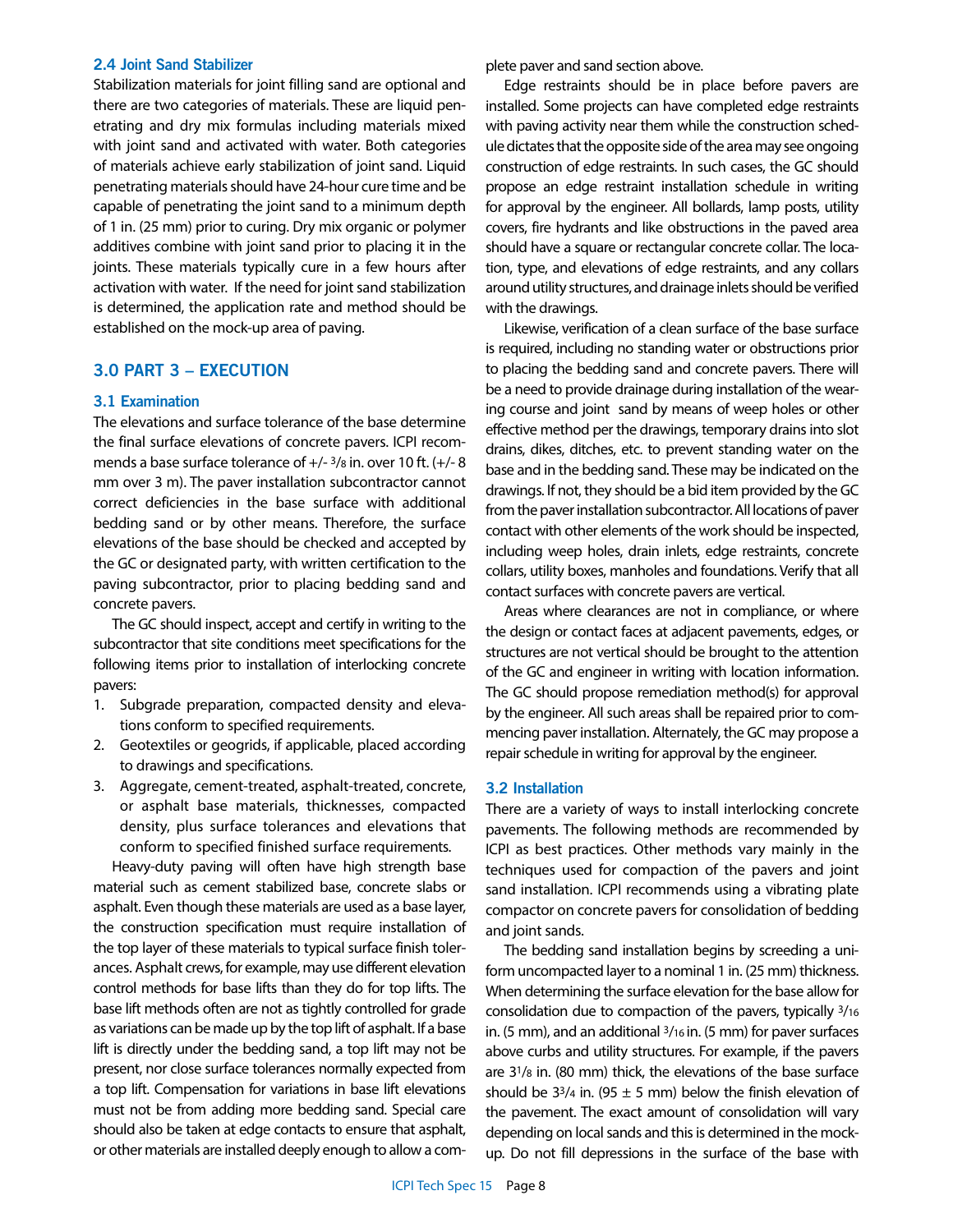

*Figure 7. Maintaining an angular laying face that resembles a sawtooth pattern facilitates installation of paver clusters.*

bedding sand, as they may reflect to the paver surface in a few months.

Variations in the surface of the base must be repaired prior to installation of the bedding sand. The screeded bedding course should not be exposed to foot or vehicular traffic. Fill voids created by removal of screed rails or other equipment with sand as the bedding proceeds. The screeded bedding sand course should not be damaged prior to installation of the pavers. Types of damage can include saturation, displacement, segregation or consolidation. The sand may require replacement should these types of damage occur.

Installation of the concrete pavers starts with securing string lines, laser lines or snapping chalk lines on the bedding course. These or other methods are acceptable to maintain dimensional control in the direction of paving. These lines are typically set at 50 ft. (15 m) intervals for establishing and maintaining joint lines at maximum allowable width of clusters. The installation subcontractor will determine exact intervals for lines.

A starting area may need to be placed by hand against an existing curb. This will establish coursing, squareness of the pattern, and offset of the mechanical installed layers. Interlocking patterns such as herringbone patterns are recommended for port pavements. The orientation of the pattern is typically governed by the site operational layout and orientation should be included in the drawings. An angular laying face (or faces) should be maintained with the laid clusters creating a saw tooth pattern. This will facilitate rapid installation and adjustment of clusters as laying proceeds. Figure 7 illustrates this pattern for the laying face.

Bundles of pavers are positioned by the laying face and machines pick from them as laying proceeds. Pulling pavers from several cubes will help integrate the color variations between bundles. Straight joint lines are maintained by adjusting clusters and pavers with rubber hammers and alignment bars. Maximizing interlock among clusters and throughout the pavement surface is assisted by the placement pattern of the clusters. To help maximize the interlock between clusters, installations should avoid straight, continuous bond lines throughout the pavement surface. Rotating clamps on mechanical placement equipment facilitate easier



Clusters laid in running bond pattern create a running bond pattern in pavement.



Notched clusters create horizontal and vertical shifts in the cluster pattern that minimize long continuous bond lines.



Clusters laid in running bond pattern create a herringbone pattern in pavement.



Rectangular clusters laid in a herringbone pattern minimize long continuous bond lines.

clusters placement in patterns that do not create continuous joint lines.

Paver cluster configuration determines stitching as well as possible cluster placement. Some pavers clusters created with dentated paving units mesh into each other and do not require stitching. If the cluster pattern has half-sized paver units, offset their locations when placing clusters or maintain their alignment, remove and fill openings with full-sized pavers, thereby stitching and interlocking each cluster with its neighbors. Just as the paving pattern can affect the pavement strength and stability under vehicular traffic, so can the placement pattern of clusters. Clusters placed in herringbone patterns offer increased stability over clusters placed

*Figure 8. Cluster patterns*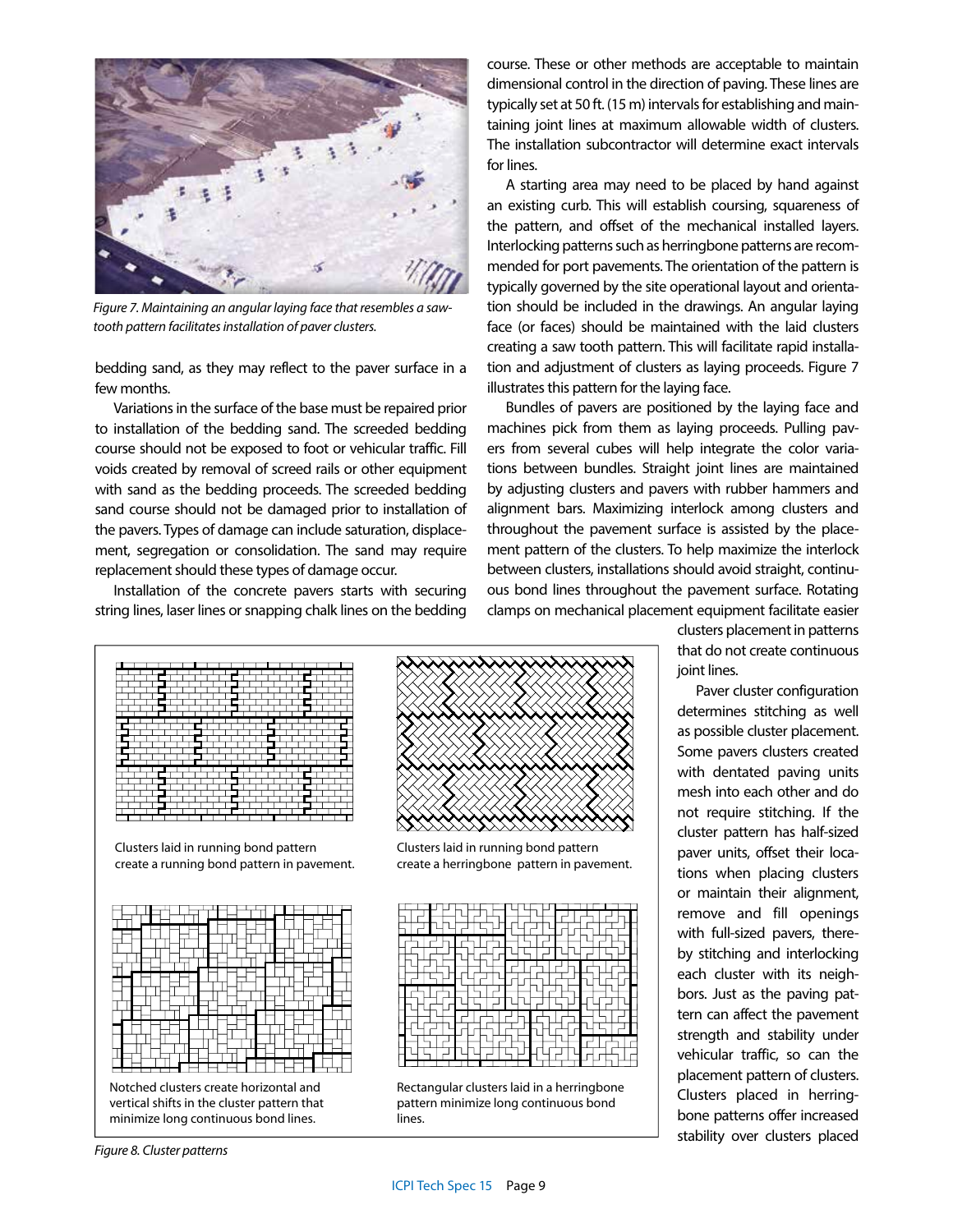



*Figure 9. Edge pavers are saw cut to fit against a drainage inlet.*

*Figure 10. Initial compaction sets the concrete pavers into the bedding sand.*



*Figure 11. During initial compaction, cracked pavers are removed and immediately replaced with whole units.* 

in a running bond patterns. This supports the recommended use of herringbone patterns in vehicular areas.

Different laying and cluster patterns are shown in Figure 8. The need to maximize interlock among clusters with stitching depends on expected vehicular loads. For lower load applications, stitching may not be needed. In some cases stitching is done more for aesthetic reasons. For higher load applications, herringbone patterns or stitching clusters together may be required. The cluster configuration pattern and stitching (if required) should be illustrated in the method statement in the Quality Control Plan. As paving proceeds, hand install a string course of pavers around all obstructions such as concrete collars, catch basins/drains, utility boxes, foundations and slabs.

Pavers are typically cut with powered saws. Cutting pavers with mechanical (non-powered) splitters for industrial pavement is an acceptable method as long as the resulting paver meets project tolerances for squareness and surface variations, as well as specified joint widths. Do not allow concrete materials emitted from cutting operations to collect or drain on the bedding sand, joint sand or in unfinished joints. Figure 9 shows a cutting with a dust collection system to prevent contamination of surfaces. If such contact occurs, remove and replace the affected materials.

with this specification as laying proceeds and prior to initial compaction. Sometimes the pattern may need to be changed to ensure that this can be achieved. However, specifiers should note that some patterns cannot be changed because of the paver shape and some paver cuts will need to be less than one-third.

Remove debris from surface prior to initial compaction and then compact the pavers using a vibrating plate compactor with a plate area not less than 2 sf  $(0.2 \text{ m}^2)$  that has a minnimum compactive force of 5,000 lbs (22 kN) at 75 to 100 Hz (see Figure 10). After initial compaction, remove cracked or broken pavers, and replace with whole units. Figure 11 shows removal of a paver with an extraction tool. Initial compaction should occur within 6 ft. (2 m) of all unrestrained edges at the end of each day.

After initial compaction of the pavers, sweep and vibrate dry joint sand into the joints until all are completely filled with consolidated joint sand (see Figures 12 and 13). The number of passes and effort required to produce completely filled joints depends on many factors. Some of these include sand moisture, gradation and angularity, weather, plus the size, condition and adjustment of the vibrating plate, the thickness of the pavers, the configuration of the

Whenever possible cut pavers exposed to tire traffic should

be no smaller than one-third of a full paver and all cut pavers should be placed in the laying pattern to provide a full and complete paver placement prior to initial compaction. Coursing can be modified along the edges to accommodate cut pavers. Joint lines are straightened and brought into conformance



*Figure 12. Sweeping jointing sand across the pavers is done after the initial compaction of the concrete pavers.* 



*Figure 13. Final compaction should consolidate the sand in the joints of the concrete pavers.*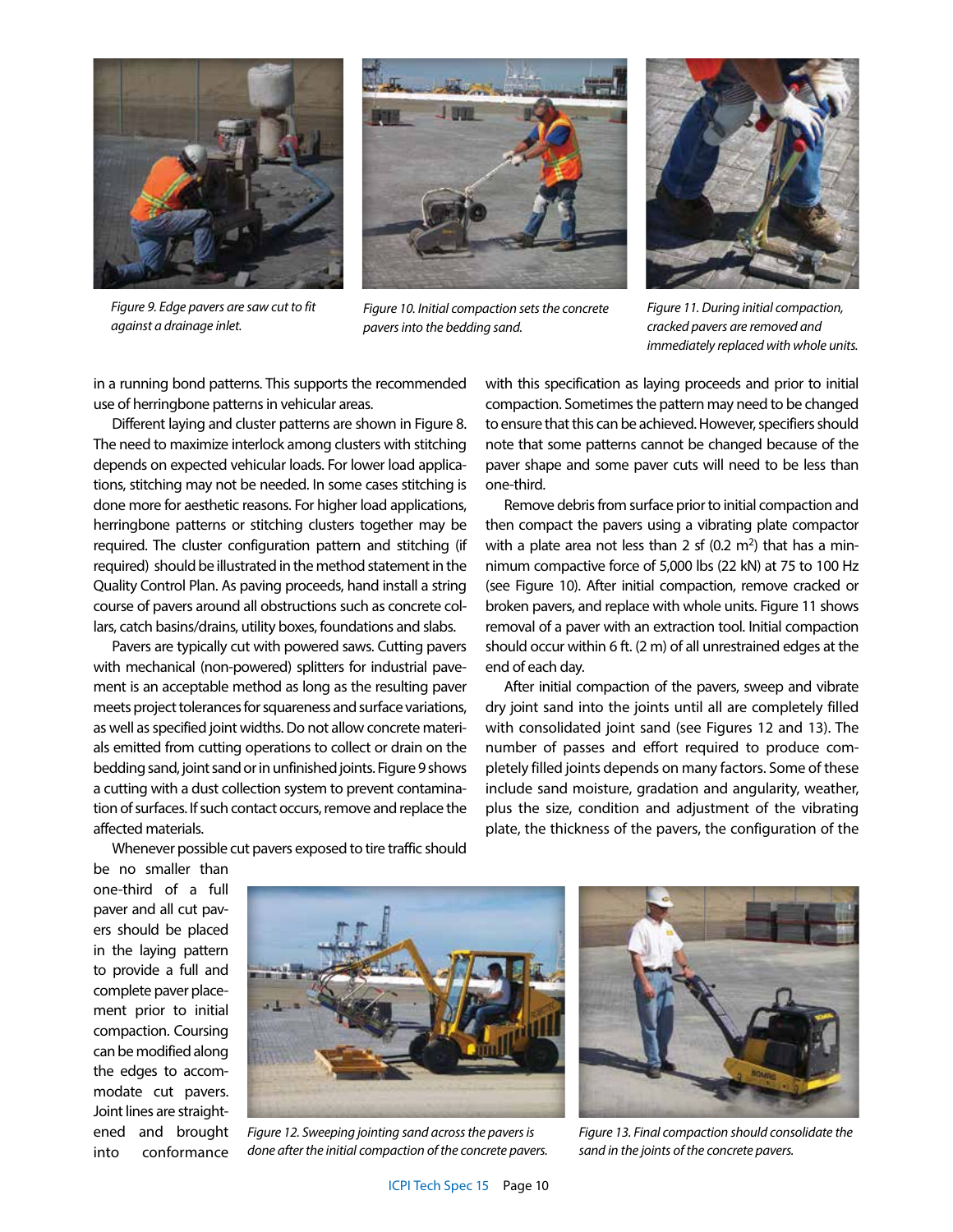

*Figure 14. A simple test with a putty knife checks consolidation of the joint sand.* 

fined edge at the end of each day.

The various activities of the crews should be scheduled so that the paver surface is completed each day. This is the best practice. The surface should be placed to specified tolerances with all cut pavers in place before initial compaction, and the joints completely filled after the final compaction. This provides the maximum protection from weather and vehicles. Moreover, once an area is completed, inspected and accepted, it can be put to immediate use by the owner.

Coordination and Inspection—Large areas of paving are placed each day and often require inspection by the engineer or other owner's representative prior to initial and final compaction. Inspection should keep up with the paving so as to not delay its progress. There may be the occasional case where the inspection is not administered on a timely basis. In such unlikely cases, the engineer should decide the total allowable uncompacted area. It should be based on the daily production of the subcontractor, inspection schedules, and weather. Therefore, the engineer may establish a maximum distance from the laying face for uncompacted pavers that relates to the timing of inspection. For work in rainy weather, the 6 ft. (2 m) distance should be maintained, regardless of the timing of inspection. Rainfall will saturate the bedding sand under uncompacted pavers with no sand in the joints. This condition makes the bedding course impossible to compact.

#### **3.2.1 Joint Sand Consolidation**

After the final compaction of the sand in the joints, filling and consolidation of the joint sand should be checked by visually inspecting them. Consolidation is important to achieving interlock among the units. Consolidation also reduces infiltration of water into the sand and base. This can be done by dividing the project into areas of about 5,000 sf to 10,000 sf (500 to 1,000  $m<sup>2</sup>$ ). Visually and physically inspect each area by taking at least 30 measurements of joint sand depth and consolidation. Take measurements by inserting a thin, rigid putty knife into the joint and pressing down. See Figure 14. It should not penetrate more than 1/4 in. (6 mm) when pressed firmly into the joint.

If areas are found deficient in consolidation and/or joint sand, make additional passes of a plate compactor. It should

pavers and the skill of the vibrating plate operator.

Joint sand should be spread on the surface of the pavers in a dry state. If it is damp, it can be allowed to dry before sweeping and vibration so it can enter the joints readily. Vibrate and fill joints with sand to within 6 ft. (2 m) of any unconhave a minimum compaction of 5,000 lbf (22 kN). Higher force compactors will be required on pavers thicker than 3 1/8 in. (80 mm). Inspect the joints again after refilling and compaction. Fill and compact until the joint sand has consolidated so that a putty knife moves less than 1/4 in. (6 mm) into the joint.

## **3.3 Tolerances on Completion**

The minimum joint width is determined by the size of the spacer bar used for the project. This is typically 1/16 in. (2) mm). The maximum joint width depends on the paver shape and thickness. Generally, thicker pavers with more than four sides (dentated) will require slightly larger joints, often as much as 1/4 in. (6 mm).

Recommended tolerances are as follows:

- 1. Joint widths: This depends on the paver thickness. For 3 1/8 and 4 in. (80 and 100 mm) thick pavers, 1/16 to 3/16 in. (2 to 5 mm) is acceptable. No more than 10% of the joints should exceed 5 mm for the purposes of maintaining straight joint lines. For 4 3/4 in. (120 mm) thick dentated pavers, the maximum joint spacing can be increased to 1/4 in. (6 mm) with no more than 10% of the joints exceeding 6 mm for the purposes of maintaining straight joint lines and the designer might want to consider a coarser gradation of jointing sand.
- 2. Bond or joint lines:  $\pm$ <sup>1</sup>/2 in. ( $\pm$ 15 mm) from a 50 ft. (15 m) string line.
- 3. Surface tolerances:  $\pm$ 3/8 in. over a 10 ft. ( $\pm$ 10 mm over a 3 m) straightedge. This may need to be smaller if the longitudinal and cross slopes of the pavement are 1%. Surface elevations should conform to drawings. The top surface of the pavers may be  $1/8$  to  $1/4$  in. (3 to 6 mm) above the final elevations after the second compaction. This helps compensate for possible minor settling normal to pavements. The surface elevation of pavers should be  $\frac{1}{8}$  to  $\frac{1}{4}$  in. (3 to 6 mm) above adjacent drainage inlets, concrete collars or channels. Surface tolerances on flat slopes should be measured with a rigid straightedge. Tolerances on complex contoured slopes should be measured with a flexible straightedge capable of conforming to the complex curves in the pavement.

#### **3.4 Protection and Clean Up**

The GC should insure that no vehicles other than those from the subcontractor's work are permitted on any pavers until completion of paving. This requires close coordination of vehicular traffic with other contractors working in the area. After the paver installation subcontractor moves to another area of a large site, or completes the job and leaves, he has no control over protection of the pavement. Therefore the GC should assume responsibility for protecting the completed work from damage, fuel or chemical spills. If there is damage, it should be repaired to its original condition, or as directed by the engineer. When the job is completed, all equipment, debris and other materials are removed from the pavement.